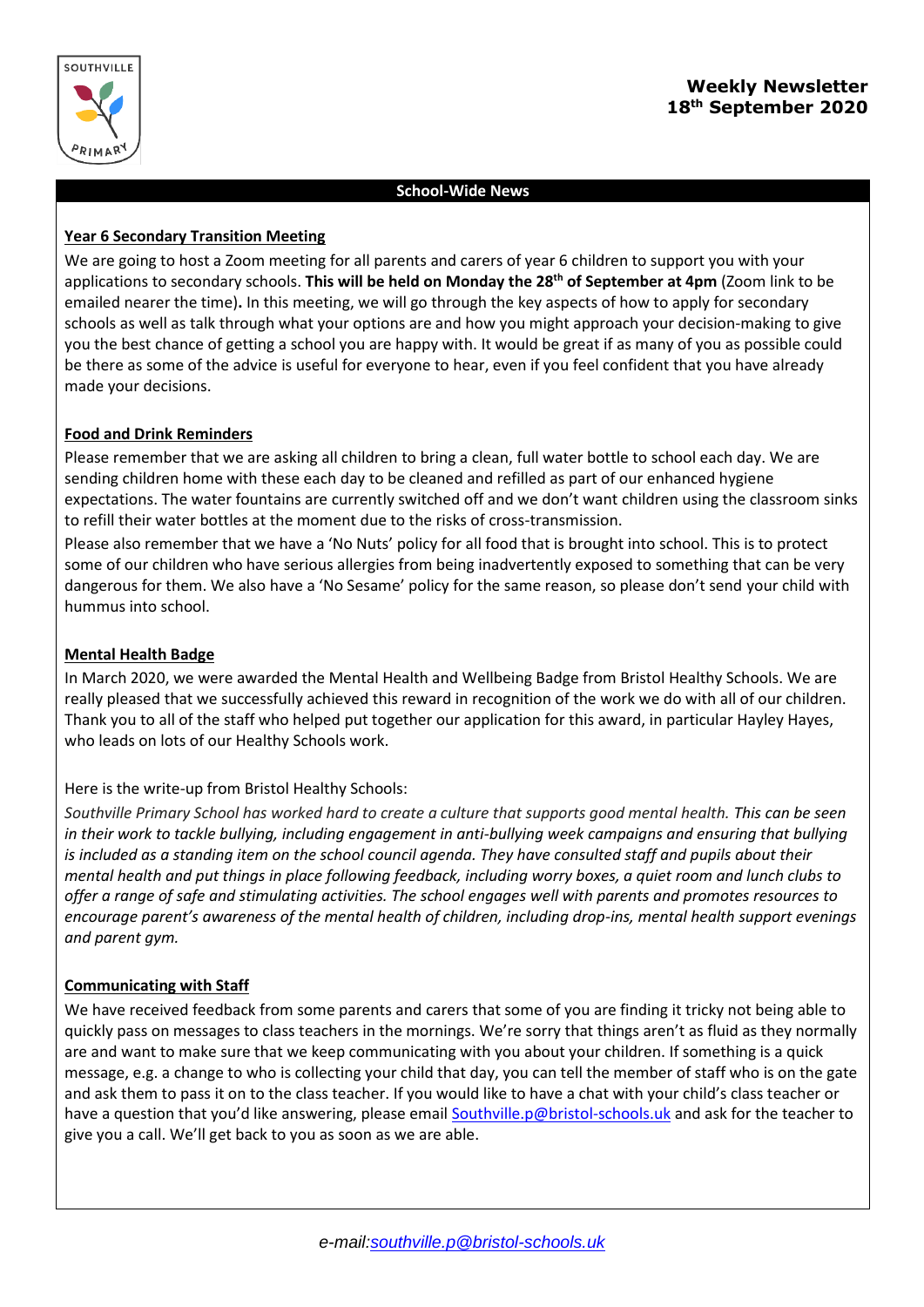

# **Weekly Newsletter 18th September 2020**

### **Families in Focus Parenting Courses**

Please find attached information regarding Families in Focus parenting courses that will be starting this term. Each course has a different focus depending on the needs of a particular child or family. Most courses are being held over Zoom for the time being, with a small number of face-to-face ones. Please do take a few minutes to see what is available. We have had really positive feedback regarding these courses in the past.

### **Food Bank**

We are still operating our school Food Bank to support as many families in our school community as we can. If you would like to donate, we're currently short of pasta, pasta sauces, tuna, cereal, long-life milk, tinned veg (sweetcorn is always good), coffee, tea, washing-up liquid, shampoo and shower gel. Please drop any donations on the table outside the school office at Myrtle Street for us to add to the Food Bank. We can also take financial donations but would prefer supermarket vouchers if at all possible.

If you would like to access the Food Bank for your family, please contact Paula Mathias by emailing [paula.mathias@bristol-schools.uk](mailto:paula.mathias@bristol-schools.uk) or by calling the school mobile on 07745 954 213.

### **Flu Vaccinations**

Our annual flu vaccinations for children are booked in for Wednesday the 25<sup>th</sup> of November at both sites. We have sent out consent forms with the children this week. Please return them as soon as possible, but no later than Wednesday the 23<sup>rd</sup> of September 2020.

### **Reception News**

We have been so impressed with how well the children have settled over this last week. We would like to say well done to all of them for coming in to the classroom, putting their things away and sitting on the carpet ready to start our morning. You are all superstars! We've been so lucky with the weather this week and the children have had lots of fun exploring our outdoor area.

### **Morning drop-offs at the gate**

Next week will be the last week that parents will be able to come onto site to drop off the children in the morning. We would recommend encouraging them to begin coming through the gate by themselves next week in preparation for the week beginning the 28th September. Well done to those children who are already doing this! If your child is finding this difficult, we recommend that you take them for a walk or to the back of the line to try again. A member of staff will then be able to assist them through the gate. We ask that any messages are emailed to the office for the attention of the class teacher so that the members of staff on the gate can focus on bringing the children in.

### **Afternoon pick-ups at the gate**

We will now be holding up class pictures alongside calling names, as we appreciate it has been difficult for parents at the back of the line to hear when their class is being called. The order will remain the same: Starfish first, then Jellyfish, followed by Octopus.